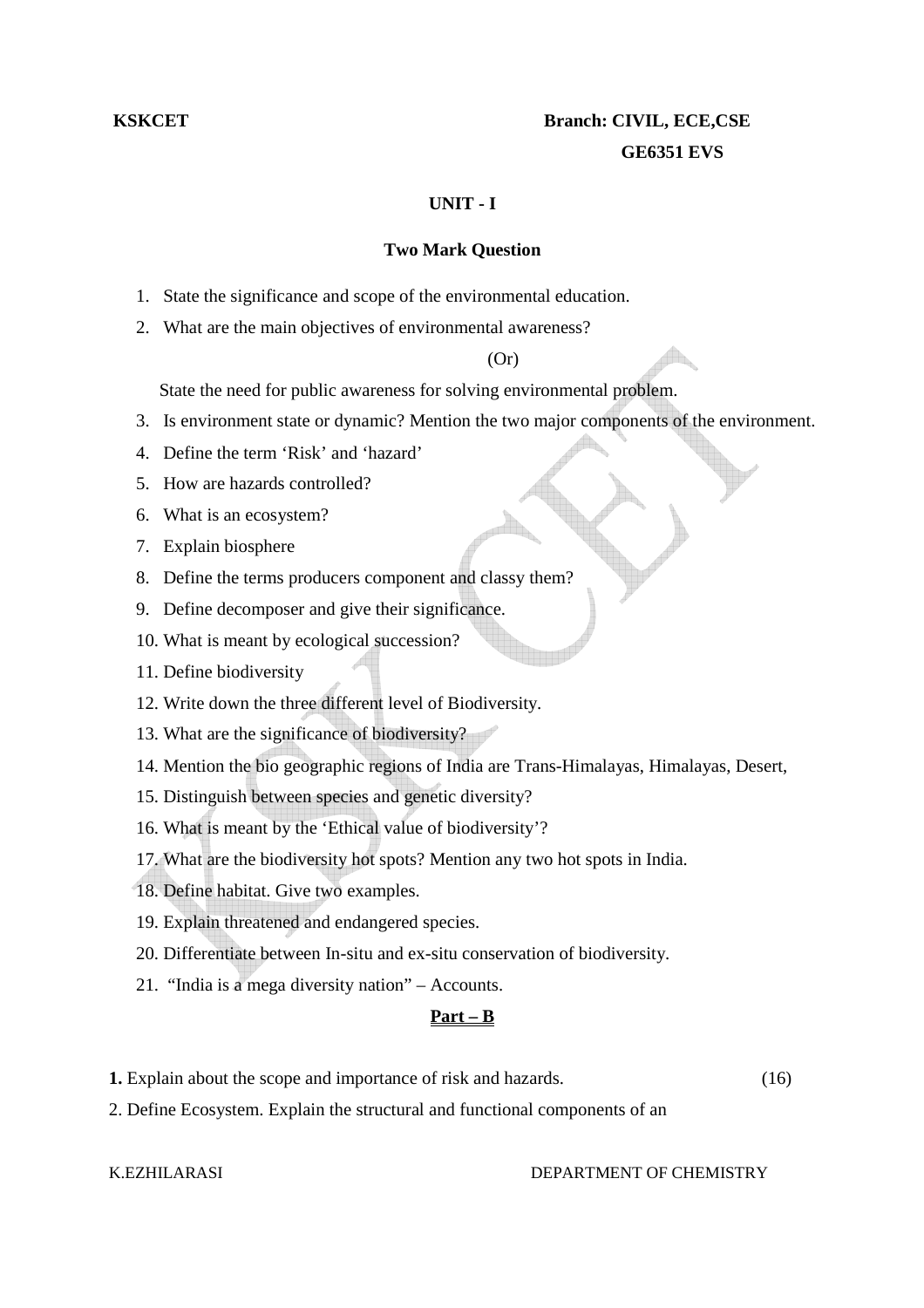# **EXSKCET** Branch: CIVIL, ECE, CSE  **GE6351 EVS**

| Ecosystem.                                                                          | (16) |
|-------------------------------------------------------------------------------------|------|
| 3. Briefly explain the energy flow through eco system.                              | (16) |
| 4. With a neat sketch explain about the nitrogen cycle.                             | (16) |
| 5. Describe the ecological succession and ecological pyramids.                      | (16) |
| 6. Describe the types, characteristics, features, structure and functions of forest |      |
| ecosystem.                                                                          | (16) |
| 7. What is ecosystem? Explain the structure, characteristics and types of aquatic   |      |
| ecosystem.                                                                          | (16) |
| 8. Explain the grass land ecosystem.                                                | (16) |
| 9. Explain in detail on features of Desert.                                         | (16) |
| 10. Define biodiversity and explain its types.                                      | (16) |
| 11. Name and discuss the value that can be assigned to biodiversity.                | (16) |
| 12. Give the various hot spots of biodiversity.                                     | (16) |
| 13. Discuss the major threats faced by Indian biodiversity.                         | (16) |
| 14. Write a detailed note on biodiversity at global and national level.             | (16) |
| 15. What are the reasons for decline in biodiversity?                               | (16) |
| 16. How biodiversity is conserved? Explain.                                         | (16) |
| 17. What is the importance of protecting the biodiversity of earth?                 | (16) |

# **Unit – II**

## **1.** Define Pollution

- 2. Differentiate between pollution and contamination.
- 3. Mention some important types of pollution.
- 4. Define air pollution.
- 5. Explain the structure of atmosphere.
- 6. Define and give examples for primary and secondary air pollutants.
- 7. Give any four major secondary air pollutants that are present in the environment.
- 8. Name any four air pollutants, and their sources and effects.
- 9. What are major sources of air pollution from automobiles?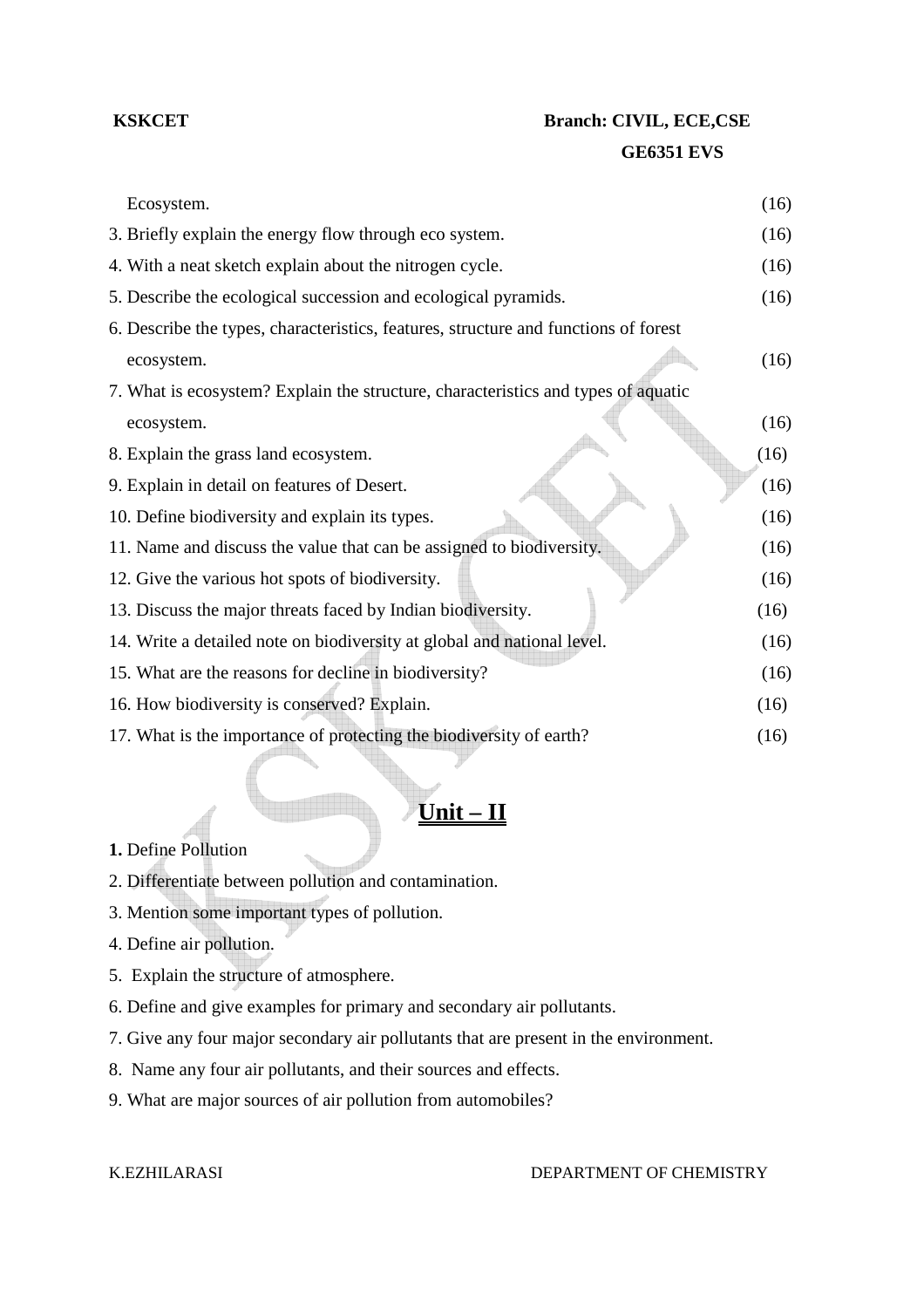- 10. What is photochemical smog?
- 11. Write a note on CFC
- 12. What are the effects of air pollution in atmosphere?
- 13. What are point and non point sources of water pollution?
- 14. Write any four major water pollutions.
- 15. Distinguish between sewage and effluent.

16. Define biological oxygen demand and chemical oxygen demand. Write its importance in environmental studies.

17. Define BOD<sub>5</sub>.

18. Define DO and give the environmental standard of DO for drinking water.

- 19. What are the causes of soil pollution?
- 20. What are the alternatives to chemical fertilizers?
- 21. Define the term noise pollution.
- 22. Define thermal pollution.
- 23. Define solid waste management.
- 24. State the role and responsibility of an individual in their prevention of pollution.

## **PART - B**

| 1. Define air pollution. What are the sources of air pollutants? Explain the approach to |      |
|------------------------------------------------------------------------------------------|------|
| control of air pollution.                                                                | (16) |
| 2. Explain the effects of $CO_2$ , $SO_2$ , Hydro carbons and Chromium on human beings.  | (16) |
| 3. Describe about the formation of photochemical smog.                                   | (16) |
| 4. How does acid rain is formed and what are the adverse effects on environment?         | (16) |
| 5. List out the methods of controlling SPM and explain any two methods in detail.        | (16) |
| 6. Discuss the sources, adverse control methods of water pollution.                      | (16) |
| 7. Explain in detail any two waste water treatment methods.                              | (16) |
| 8. What is the significance of dissolved oxygen in rivers? Explain.                      | (16) |
| 9. What are the effects of oil pollution in oceans?                                      | (16) |
| 10. What are the sources of thermal pollution? Explain its effects and controlling       |      |
| methods.                                                                                 | (16) |
| 11. What are the causes of noise pollution? Explain its effects and controlling          |      |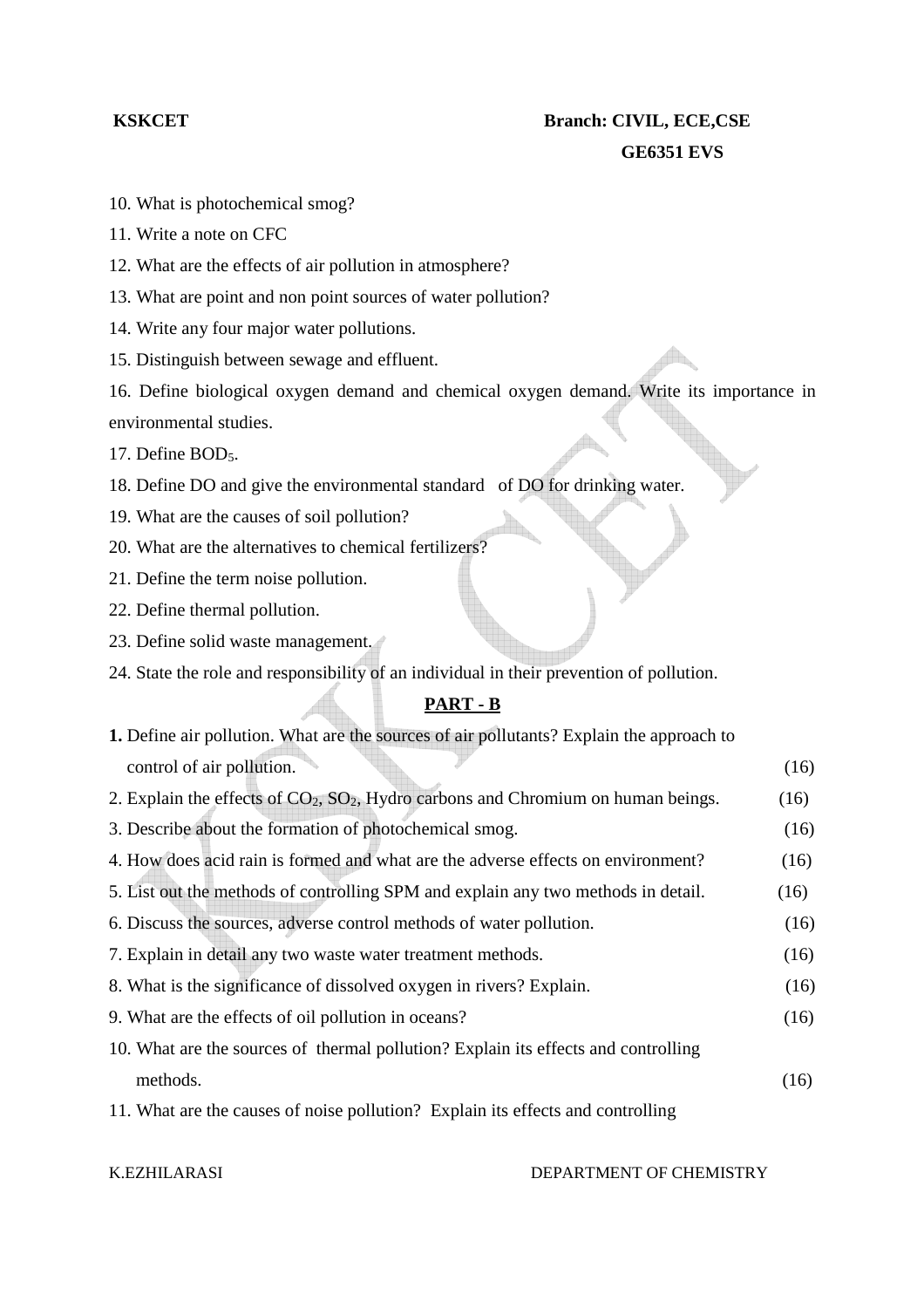# **EXECUTE:** Branch: CIVIL, ECE,CSE  **GE6351 EVS**

| methods.                                                                                | (16)  |
|-----------------------------------------------------------------------------------------|-------|
| 12. Explain the causes, effects and control measures of marine pollution.               | (16)  |
| 13. Give a comparative account of urban and industrial waste in terms of their sources, |       |
| characteristics, and management and disposal methods.                                   | (16)  |
| 14. Explain the effects of nuclear and radiation pollution.                             | (16). |
| 15. What are the effects of improper municipal solid waste management? State the        |       |
| measures recommended for proper management.                                             | (16)  |
| 16. What are the characteristics of hazardous and non-hazardous waste/ what are the ill |       |
| effects of hazardous waste, how do you manage them                                      | (16)  |
| 17. Discus in details the role of an individual in pollution prevention.                | (16)  |
|                                                                                         |       |

## **UNIT-III**

- 1. Mention some natural resources.
- 2. What are the ecological benefits of the forests?
- 3. Write the economic importance of forest.
- 4. Define sustainable forestry.

### 5. Define deforestation.

- 6. What are the causes of deforestation?
- 7. What is the impact of deforestation on the environment?
- 8. Differentiate between deforestation and forest degradation.
- 9. State the environmental effects of extracting and using mineral resources.
- 10. What are the changes caused by overgrazing?
- 11. Define water logging. State the reasons and their effects.
- 12. Define eutrophication.
- 13. Define and distinguish between flood and water logging
- 14. Differentiate between renewable and non-renewable resources
- 15. What are exactly fossil fuels and why are they non-renewable?
- 16. What is geo thermal energy?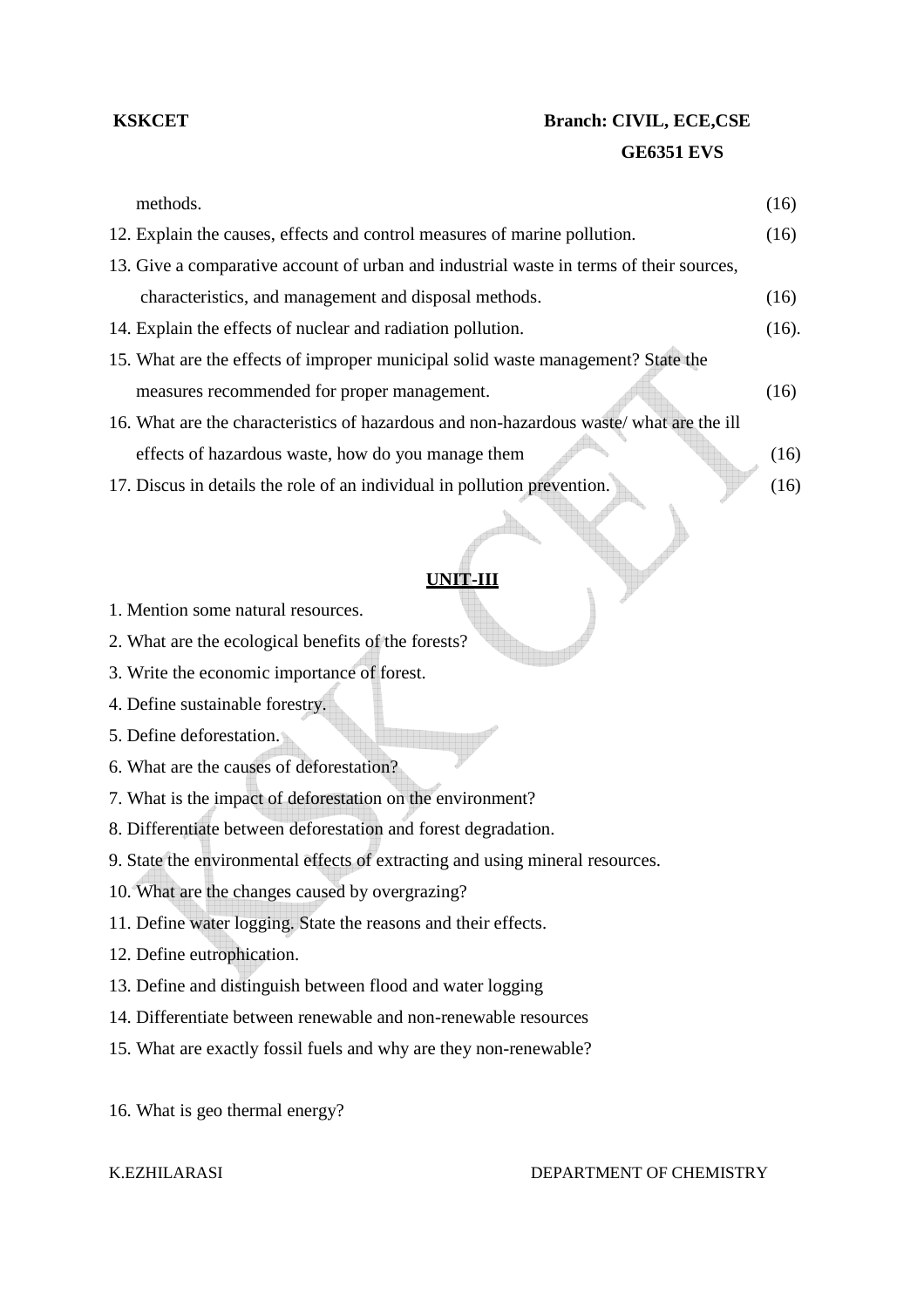# **EXECUTE:** Branch: CIVIL, ECE, CSE  **GE6351 EVS**

- 17. How does land degradation take place? Write its adverse effects.
- 18. What is soil erosion? How can it be controlled?
- 19. What are landslides? What are its harmful effects?
- 20. Define Desertification.
- 21. Differentiate between Desertification and land degradation.

## **PART – B**

| 1. What are the ecological benefits of the forests?                                       | (16) |
|-------------------------------------------------------------------------------------------|------|
| 2. What are the major causes of deforestation? Discuss its consequences.                  | (16) |
| 3. Discuss the effects of timber extraction on forests and tribal people.                 | (16) |
| 4. Illustrate the various environmental ill effects and benefits associated with dams     |      |
| with reference to a case study.                                                           | (16) |
| 5. Discuss the consequences of over drawing surface and ground water.                     | (16) |
| 6. Describe the problems associated with the over exploitation of mineral resources and   |      |
| ground water                                                                              | (16) |
| 7. What are the renewable and non renewable energy resources? Explain the merits and      |      |
| demerits of any two renewable energy resources.                                           | (16) |
| 8. Explain briefly the various methods of harvesting solar energy.                        | (16) |
| 9. Discuss the merits and demerits of wind energy.                                        | (16) |
| 10. What are the pros and cons of nuclear power?                                          | (16) |
| 11. What is the importance of land as a natural resource?                                 | (16) |
| 12. Discuss in detail the factors responsible for land degradation. What are the means to |      |
| prevent land degradation?                                                                 | (16) |
| 13. What are the causes of soil erosion? Explain the methods to prevent it.               | (16) |
| 14. What is desertification? Mention any two causes for it.                               | (16) |
| 15. How do you contribute for environmental conservation?                                 | (16) |
| 16. Explain about the production and uses of bio-gas.                                     | (16) |
| 17. What are the types of functions of proteins?                                          | (16) |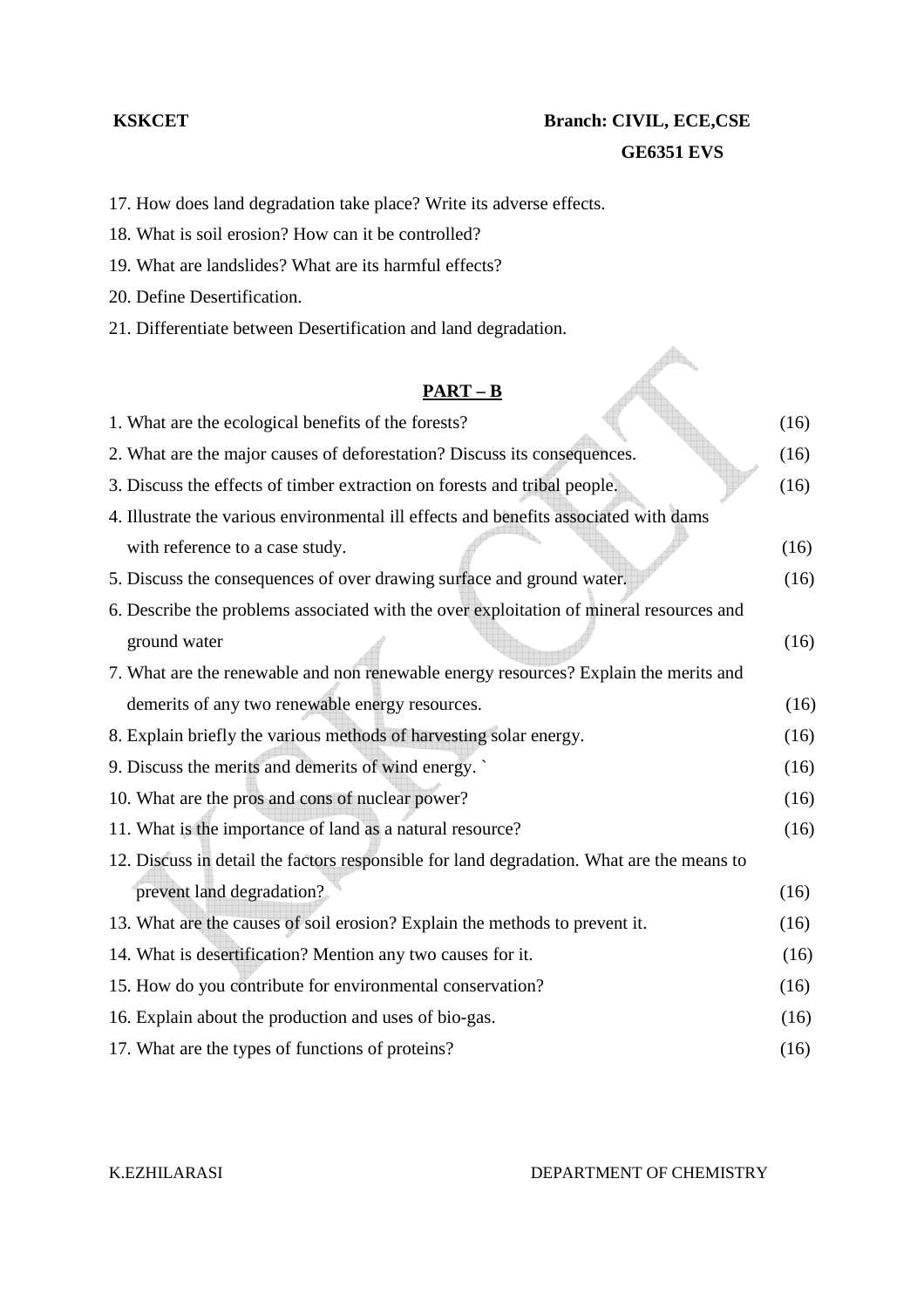# **EXECUTE:** Branch: CIVIL, ECE,CSE  **GE6351 EVS**

### **Unit- IV**

- 1. Explain the tern sustainable development.
- 2. What do you mean by sustainability?
- 3. Define the term Urbanisation.
- 4. What are the urban problems related to energy?
- 5. What is the rain water harvesting?
- 6. Define watershed.
- 7. What is watershed management?
- 8. Define environrnental ethics.
- 9. Define hazardous waste.
- 10. State a few drawbacks of pollution related Acts.
- 11. List the four objectives for Forest conservation Act.
- 12. List out at least four major environmental issues.
- 13. What are the objectives of the wild life protection act of 1972?
- 14. What do you mean by ecolabelling?
- 15. Mention the objectives of ecolabelling.
- 16. What is disaster management?
- 17. Define earthquake.
- 18. What is cyclone?
- 19. What is Tsunami?

### **PART-B**

| 1. Elaborate the concepts and the importance of sustainable development.                        | (16) |
|-------------------------------------------------------------------------------------------------|------|
| 2. With the help of neat diagram explain the principles of rain water harvesting.               | (16) |
| 3. What is watershed? Critically discuss the objectives practices of watershed management. (16) |      |
| 4. Write short notes on (i) Environmental Ethics (ii) Wasteland reclamation.                    | (16) |
| 5. Write short notes on ozone layer depletion.                                                  | (16) |
| 6. Write the causes and consequences of Three Mile Island nuclear accident.                     | (16) |
| 7. Write short notes on integrated waste land development program.                              | (16) |
| 8. What are the waste lands? Explain the methods of wasteland reclamation.                      | (16) |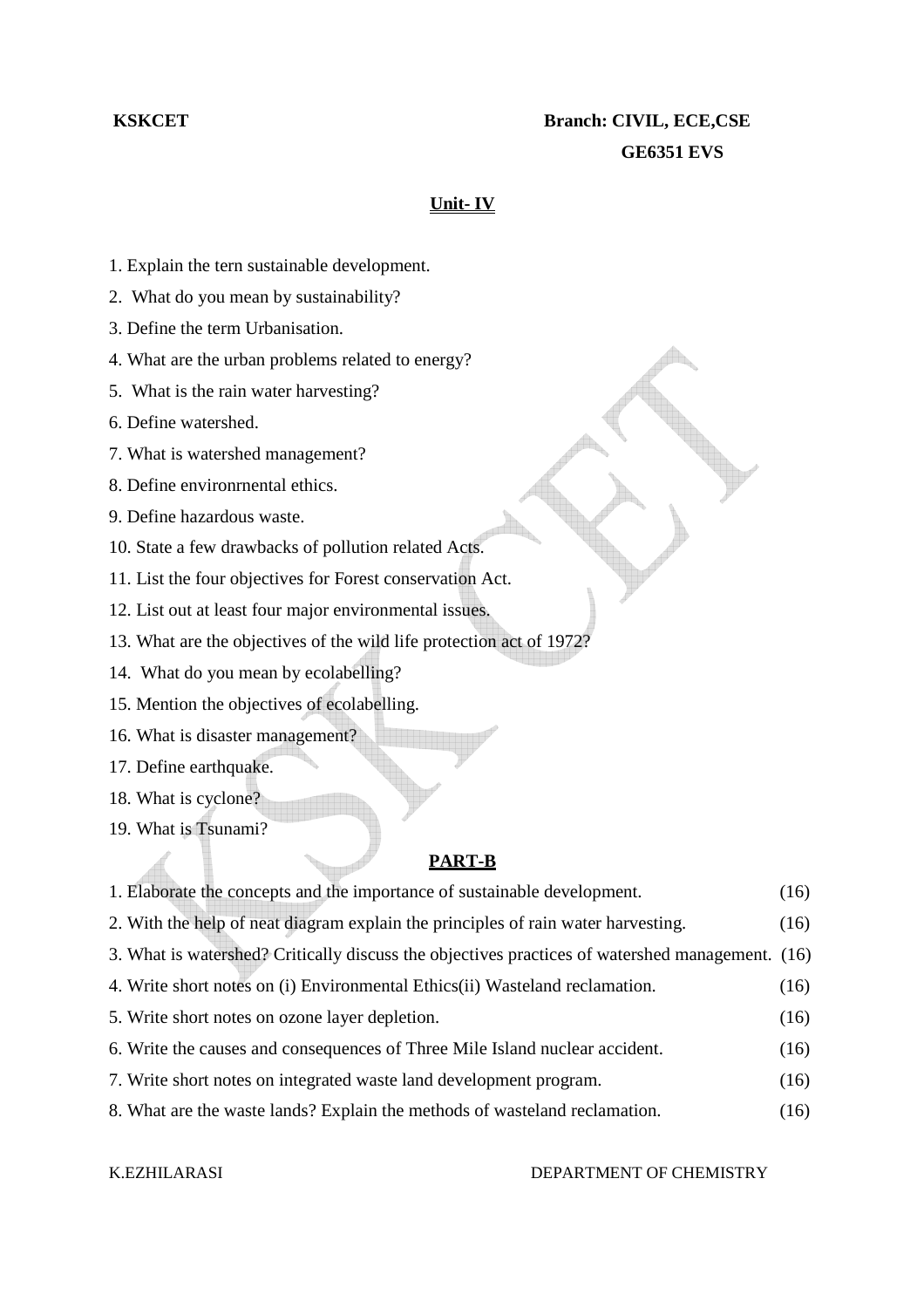## **EXECUTE:** Branch: CIVIL, ECE,CSE  **GE6351 EVS**

| 9. Discuss briefly on the Environmental acts.                                           | (16) |
|-----------------------------------------------------------------------------------------|------|
| 10. Explain the importance in the wild life protection and Environment protection acts. | (16) |
| 11. What are the salient features of the following acts (i) The air (prevention and     |      |
| control of pollutions) Acts 1981, (ii) The environment (protection) act 1986.           | (16) |
| 12. What powers does the environmental act of 1986 give to the central government?      | (16) |
| 13. Name the laws that have been framed for environmental protection. Mention the       |      |
| objectives of each act.                                                                 | (16) |
| 14. Briefly discuss the salient features of the environment (protection) Act 1986       | (16) |
| 15. Write short notes on disaster management.                                           | (16) |
| 16. What is an earth quake? Write its effects. What measures?                           | (16) |
| 17. Define flood. What are causes? What measures should be taken to mitigate the flood  |      |
| disaster?                                                                               | (16) |
| 18. Explain briefly about the causes and effects of Tsunami.                            | (16) |
|                                                                                         |      |

**1.** List the problems of population growth.

2. What are the reasons behind the increased population growth in the less developed nations compared with developed nations?

 **UNIT –V**

3. What Is population explosion and population density?

4. Define doubling time with reference to population growth.

5. Define immigration and emigration.

6. Define population explosion. Write its consequences.

7. Define Demography.

8. State how environment and human health are related.

9. What are the objectives of public awareness?

10. Name the fundamental rights of an Indian citizen.

11. What is value education? Give its significance.

12. What is HIV? Name the sources where they exist in human body?

 $(Or)$ 

How is HIV transmitted?

13. Differentiate between HIV and AIDS.